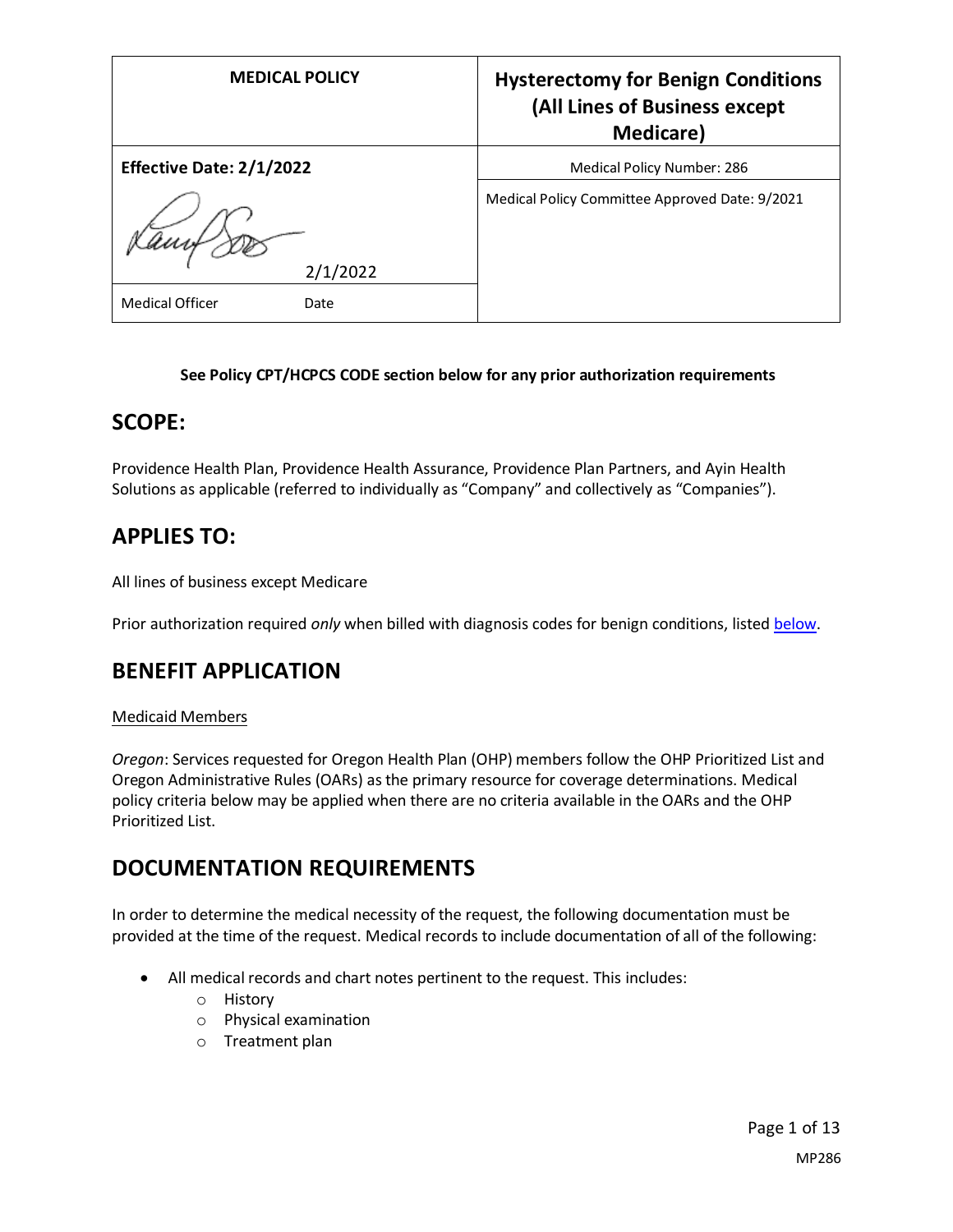| <b>MEDICAL POLICY</b>           | <b>Hysterectomy for Benign Conditions</b><br>(All Lines of Business except<br><b>Medicare</b> ) |
|---------------------------------|-------------------------------------------------------------------------------------------------|
| <b>Effective Date: 2/1/2022</b> | <b>Medical Policy Number: 286</b>                                                               |
| 2/1/2022                        | Medical Policy Committee Approved Date: 9/2021                                                  |
| <b>Medical Officer</b><br>Date  |                                                                                                 |

# **POLICY CRITERIA**

Criteria are based on InterQual® 2021 Criteria.

### **Abnormal uterine bleeding**

- I. Hysterectomy for abnormal uterine bleeding may be **considered medically necessary and covered** in **premenopausal** members when **all** of the following criteria are met:
	- A. Abnormal uterine bleeding is evident and one of the following conditions is present and duration is documented:
		- 1. Bleeding interferes with activities of daily living (ADLs); or
		- 2. Member has anemia (se[e Policy Guidelines](#page-6-0) for definition); and
	- B. Pregnancy has been excluded; and
	- C. Thyroid disease has been excluded; and
	- D. Member's vagina and cervix are determined to be without suspicious physical exam findings; and
	- E. Most recent cervical cytology is normal or has been treated if abnormal; and
	- F. Imaging or hysteroscopy within the last year have been negative for endometrial lesion
	- G. For women ages 45 years or greater, endometrium was determined to be without malignant or suspicious pathology through endometrial biopsy or hysteroscopy with dilation and curettage
	- H. One or more of the following treatments was administered within the last year and failed to prevent bleeding, or member has documented contraindications to all of the following treatments:
		- 1. Hormone therapy  $\geq 8$  weeks (se[e Policy Guidelines](#page-6-0) for definition of hormone therapy)
		- 2. Tranexamic acid for 3 consecutive cycles
		- 3. Endometrial ablation or resection.
- II. Hysterectomy for abnormal uterine bleeding may be **considered medically necessary and covered** in **postmenopausal** members when **all** of the following criteria are met: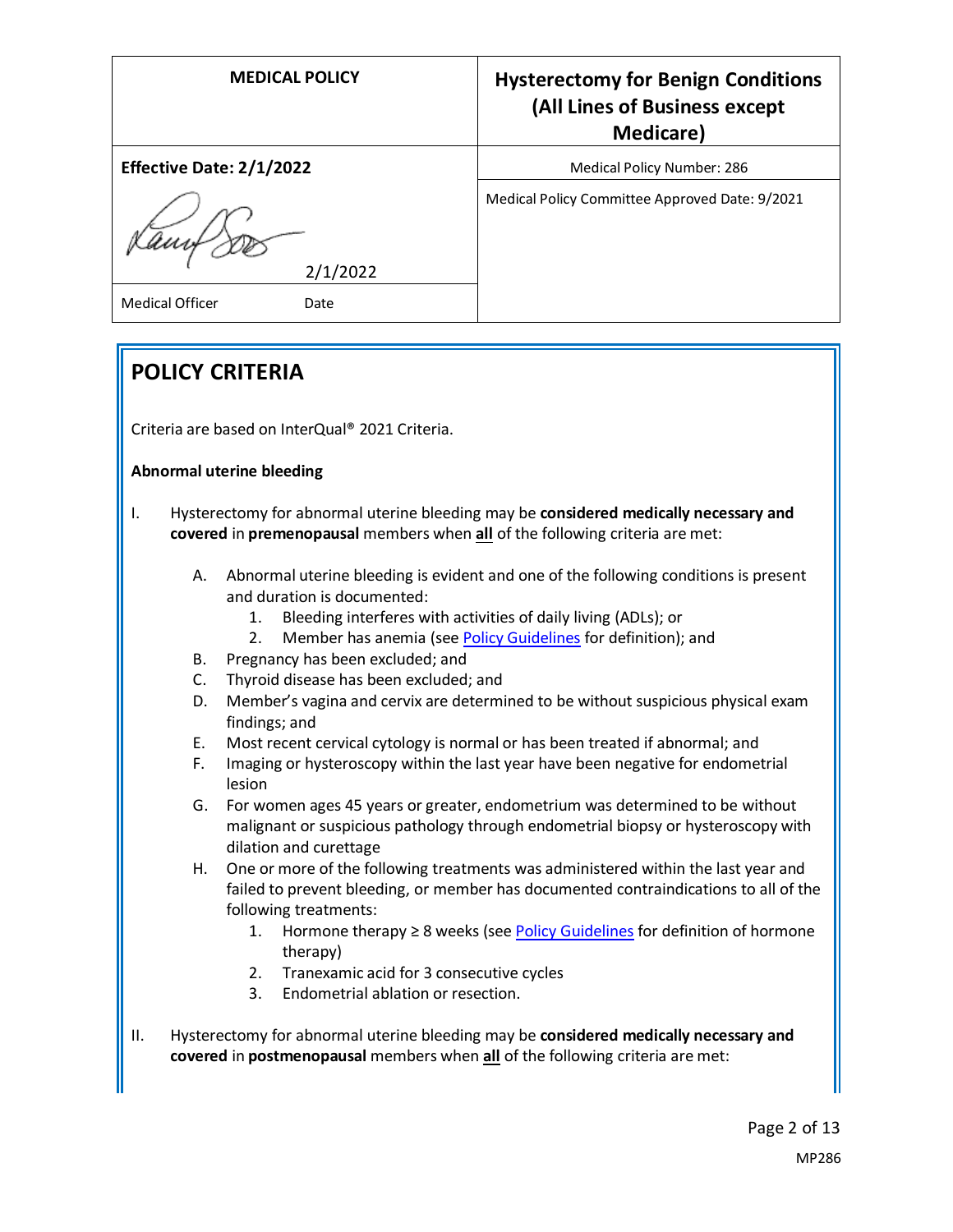- A. Member's vagina and cervix are determined to be without suspicious findings by physical examination; and
- B. Most recent cervical cytology is normal or has been treated if abnormal; and
- C. Endometrium is determined to be normal within the last 3 months by biopsy and ultrasound; and
- D. Member is either:
	- 1. Not currently taking hormone replacement therapy (HRT); or
	- 2. Discontinued HRT and continued to have abnormal bleeding; or
	- 3. Currently on HRT and continues to have abnormal bleeding despite a change in HRT dosage/type.
- III. Hysterectomy for abnormal uterine bleeding is considered **not medically necessary and not covered** when criterion I or II are not met.

### **Adenomyosis or Fibroids**

- IV. Hysterectomy may be considered **medically necessary and covered** for members with suspected adenomyosis when **all** of the following criteria are met:
	- A. Adenomyosis is suspected by imaging; and
	- B. Most recent cervical cytology was normal; and
	- C. One or more of the following symptoms is present:
		- 1. Abnormal bleeding
		- 2. Pelvic or abdominal pain or discomfort and other etiologies have been excluded
		- 3. Urinary frequency or urgency and other etiologies have been excluded
		- 4. Dyspareunia; and
	- D. In cases of abnormal bleeding:
		- 1. Vaginal and cervical exams are normal; and
		- 2. Pregnancy has been excluded in premenopausal women; and
		- 3. Bleeding interferes with ADLs or member has anemia (se[e Policy Guidelines](#page-6-0) for definition); and
	- E. One or more of the following treatments was used within the past year and symptoms continue:
		- 1. NSAIDS for ≥ 8 weeks
		- 2. GnRH agonist for ≥ 8 weeks
		- 3. Hormone therapy for  $≥ 8$  weeks
		- 4. Uterine artery embolization
- V. Hysterectomy is considered **not medically necessary and not covered** for members with suspected adenomyosis when criterion IV is not met.
- VI. Hysterectomy may be considered **medically necessary and covered** for postmenopausal members with fibroids when **all** of the following criteria are met: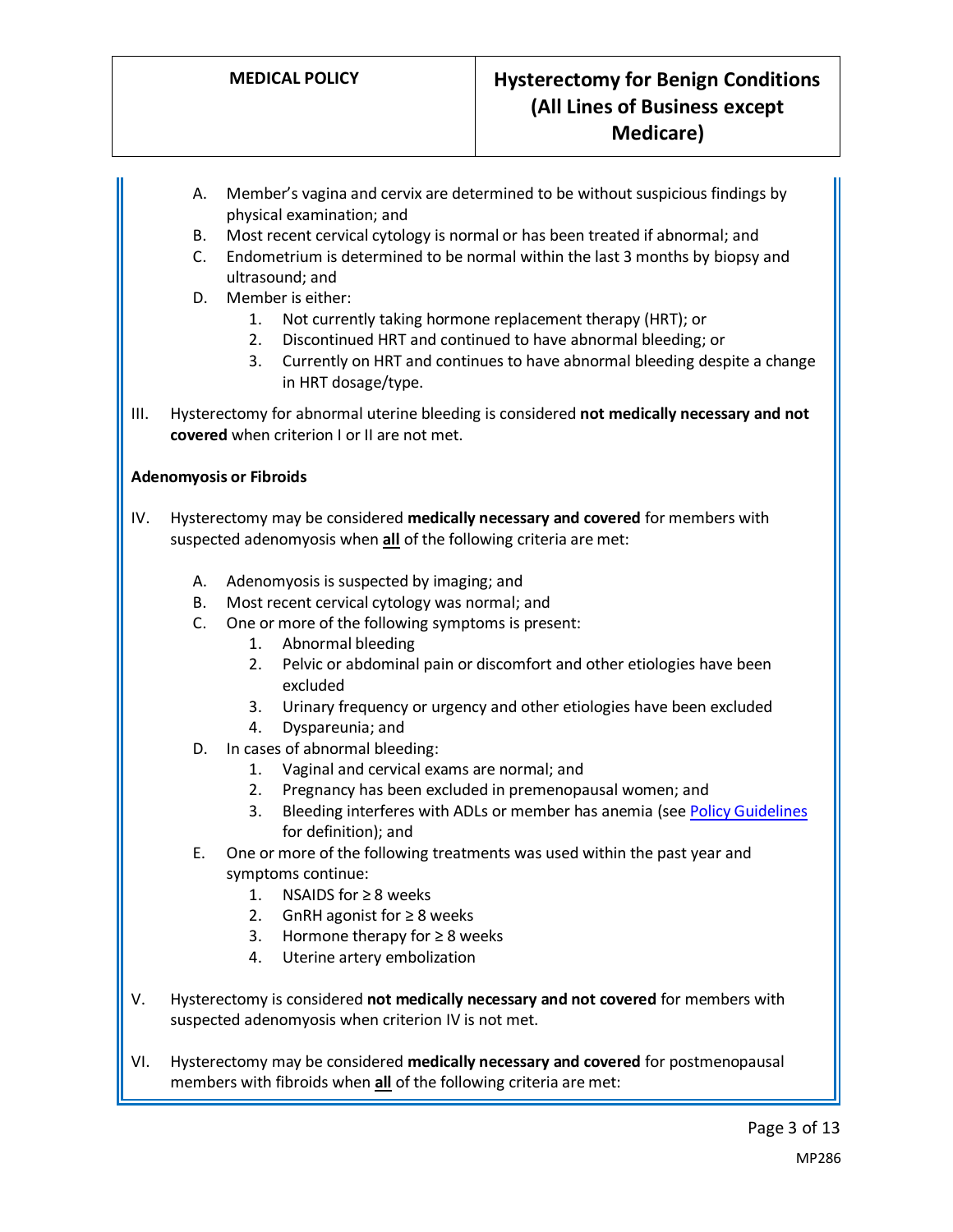- A. Most recent cervical cytology is normal or has been treated if abnormal; and
- B. One of the following is true:
	- 1. Uterine size doubled by ultrasound within 1 year, OR
	- 2. Ureteral compression by imaging, OR
	- 3. Pelvic or abdominal pain or discomfort and other etiologies excluded, OR
	- 4. Urinary frequency or urgency and other etiologies excluded, OR
	- 5. Dyspareunia and other etiologies excluded
- C. Laparoscopic power morcellation is not planned with hysterectomy
- VII. Hysterectomy may be considered **medically necessary and covered** for premenopausal members with fibroids when **all** of the following criteria are met:
	- A. Most recent cervical cytology is normal or has been managed if abnormal; and
	- B. Pregnancy excluded by negative HCG or HCG planned prior to procedure or sterilization by history or patient not sexually active by history; and
	- C. One of the following is true:
		- 1. Abnormal uterine bleeding with anemia by history or interferes with ADLs and vaginal and cervical lesions have been ruled out; or
		- 2. Uterine size doubled by ultrasound (US) within 1 year; or
		- 3. Ureteral compression by imaging; or
		- 4. Pelvic or abdominal pain or discomfort and other etiologies excluded; or
		- 5. Urinary frequency or urgency and other etiologies excluded; or
		- 6. Dyspareunia and other etiologies excluded; and
	- D. One of the following are true:
		- 1. Laparoscopic power morcellation is not planned with hysterectomy; or
		- 2. If laparoscopic power morcellation is planned with hysterectomy, then all of the following are true:
			- a. There is no known or suspected malignancy by testing in tissue to be morcellated; and
			- b. Not a candidate for en bloc or intact tissue removal; and
			- c. Member has no increased risk for uterine malignancy or risks and benefits of morcellation have been thoroughly discussed with member
- VIII. Hysterectomy is considered **not medically necessary and not covered** for pre- and postmenopausal members with fibroids when criteria VI or VII are not met.

### **Chronic Pelvic Pain**

- IX. Hysterectomy may be considered **medically necessary and covered** for members with chronic abdominal or pelvic pain when **all** of the following criteria are met:
	- A. Clinical documentation that the member has had chronic pelvic pain for  $\geq 6$  months; and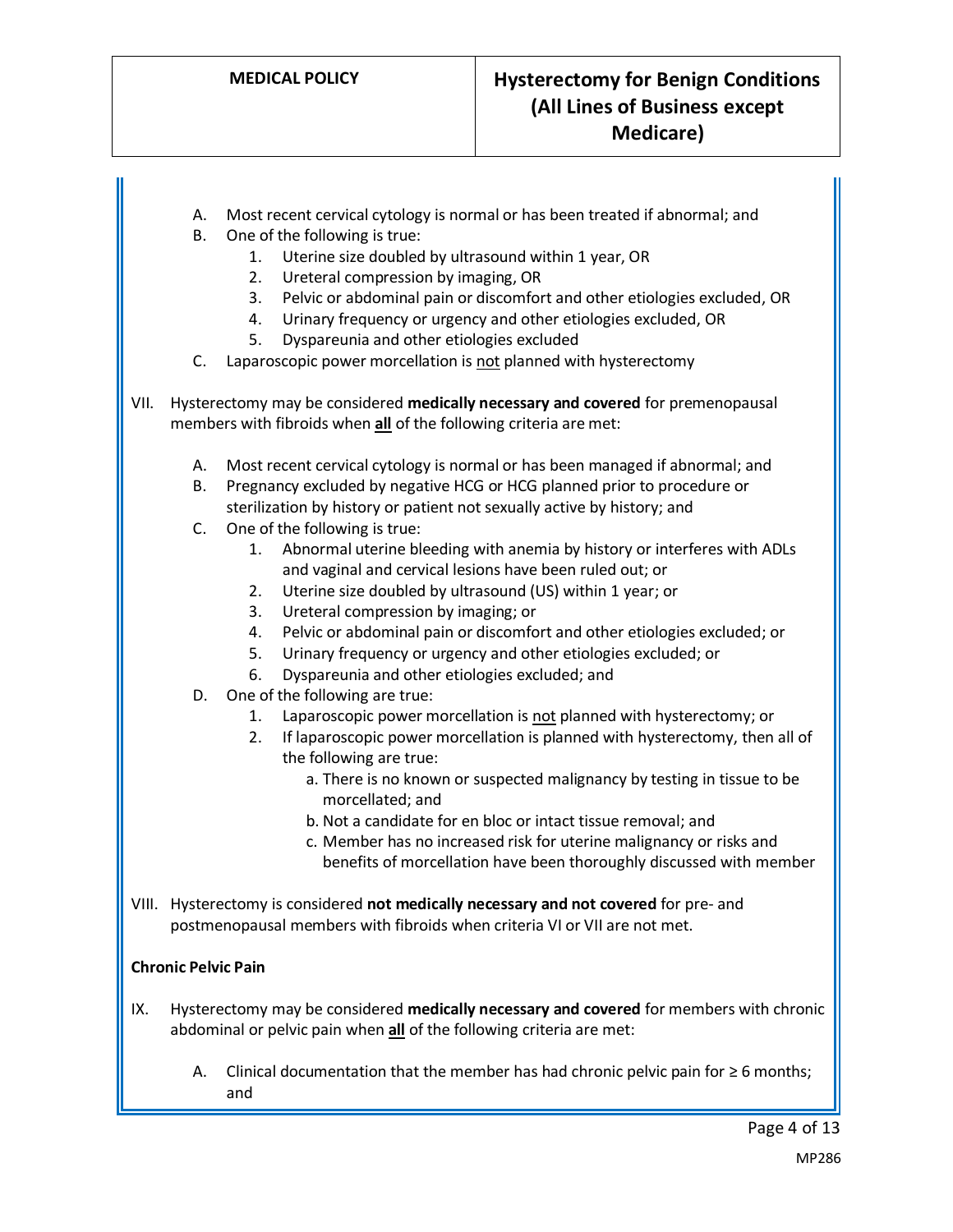- B. History, comprehensive physical examination, and an ultrasound conducted within the last year are nondiagnostic for etiology of pain; and
- C. One or more of the following tests was conducted within the last year and found to be nondiagnostic for etiology of pain:
	- 1. CT or MRI
	- 2. Diagnostic laparoscopy; and
- D. Complete blood count is normal; and
- E. Urinalysis or urine culture is normal; and
- F. Pregnancy is excluded in premenopausal women; and
- G. One or more of the following treatments was used within the past year and did not improve pain levels:
	- 1. NSAIDS for ≥ 8 weeks
	- 2. GnRH agonist for ≥ 8 weeks
	- 3. Hormone therapy for  $≥ 8$  weeks
	- 4. One course of antibiotic treatment.
- X. Hysterectomy is considered **not medically necessary and not covered** for members with abdominal or pelvic pain when criterion IX is not met.

### **CIN 2, CIN 2/3, CIN 3**

- XI. Hysterectomy may be considered **medically necessary and covered** for members with CIN 2, CIN 2/3 or CIN 3 when one or more of the following criteria are met:
	- A. Excisional procedure has been performed and CIN 2, 2/3, or 3 is not resolved  $\geq 4$ months post procedure;
	- B. Member has CIN 3 with negative margins on a cone, but with glandular involvement; or
	- C. Member has spontaneous CIN 3 or carcinoma in situ (CIS) with rapid development and no other recent history; or
	- D. Any CIN 2, 2/3, or 3 (after cone or LEEP rules out invasion) on an immunocompromised member (e.g., HIV); or
	- E. Persistent high-risk HPV in a patient over the age of 40 years; or
	- F. Glandular dysplasias due to the skip nature of the lesions
- XII. Hysterectomy is considered **not medically necessary and not covered** for members with CIN 2, CIN 2/3 or CIN 3 when criterion XI is not met.

### **Endometrial Hyperplasia**

- XIII. Hysterectomy may be considered **medically necessary and covered** for women with endometrial hyperplasia with cellular atypia on biopsy or dilation and curettage ( $D \& C$ ).
- XIV. Hysterectomy is considered **not medically necessary and not covered** for women with endometrial hyperplasia without evidence of cellular atypia on biopsy or D & C.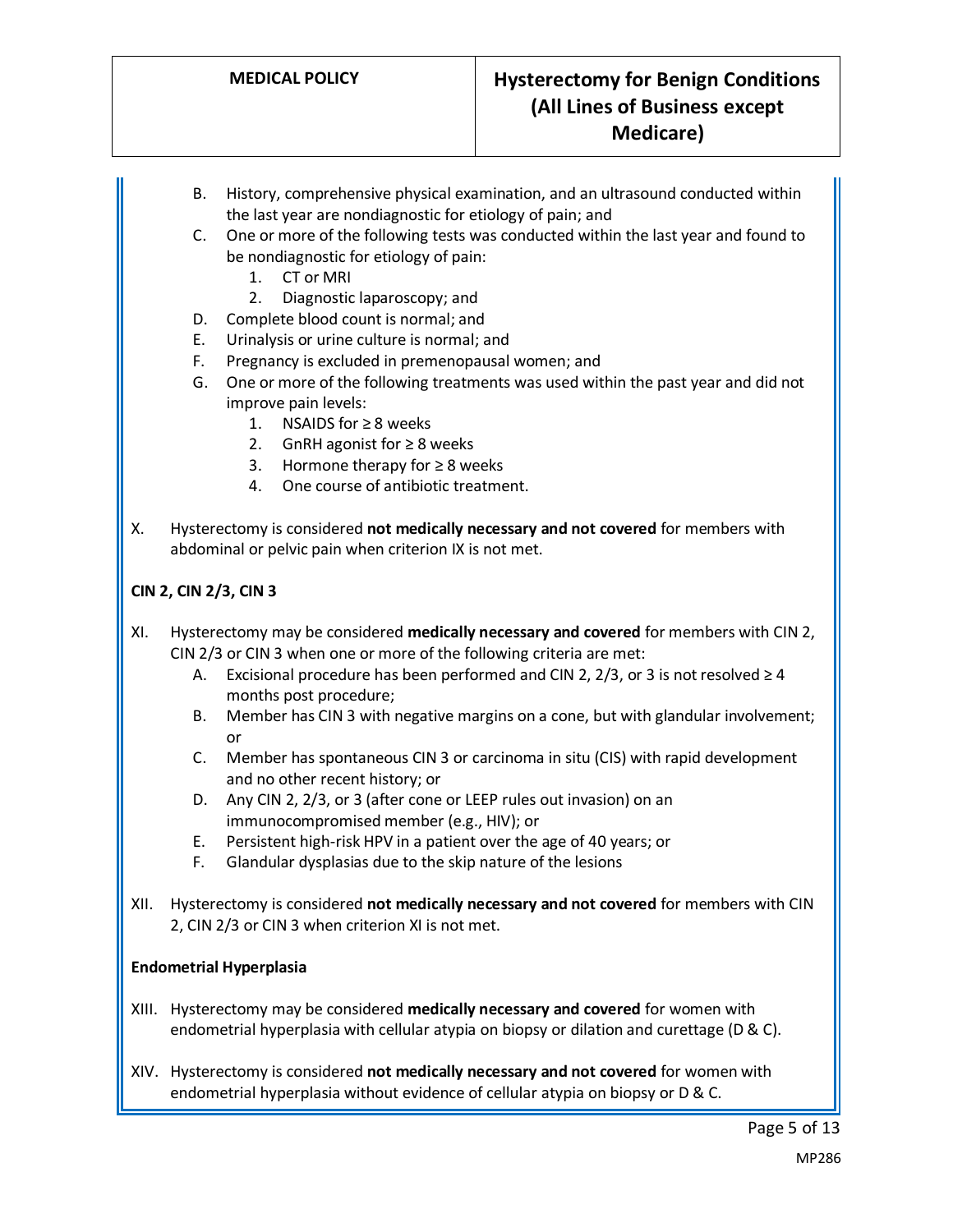### **Endometriosis**

- XV. Hysterectomy may be considered **medically necessary and covered** for members with endometriosis when all of the following criteria are met:
	- A. Endometriosis was diagnosed through laparoscopy and symptoms are ongoing or recurrent despite surgical treatment (e.g., laparoscopic removal of endometrioma, destruction of implants); and
	- B. One or more of the following treatments was used within the past year and did not reduce endometriosis symptoms:
		- 1. GnRH agonist for ≥ 8 weeks; or
		- 2. Hormone therapy for  $\geq 8$  weeks
	- C. Member's most recent cervical cytology was normal or treated per current national guidelines; and
	- D. Pregnancy has been excluded in premenopausal women
- XVI. Hysterectomy is considered **not medically necessary and not covered** for members with endometriosis when criterion XV is not met.

### **Pelvic Inflammatory Disease/Tubo-ovarian abscess**

XVII. Hysterectomy may be considered **medically necessary and covered** for members with chronic pelvic inflammatory disease (PID) when all of the following criteria are met:

- A. Member has pelvic pain; and
- B. Member has had  $\geq 2$  clinically documented episodes of acute PID; and
- C. At least one infection has been diagnosed by positive culture; and
- D. Member's most recent cervical cytology is normal or has been treated if abnormal; and
- E. Pregnancy has been excluded in premenopausal women; and
- F. PID is unresponsive to conventional medical management, including antibiotic therapy, or treatment is contraindicated.

XVIII. Hysterectomy may be **considered medically necessary and covered** for members with tuboovarian abscess (TOA) when all of the following criteria are met:

- A. Ectopic pregnancy has been excluded in premenopausal women; and
- B. Member has one or more of the following symptoms:
	- 1. Pelvic pain
	- 2. Abdominal tenderness
	- 3. Persistent adnexal mass
	- 4. Temperature > 100.4 °F (38.0 °C)
	- 5. White blood count is higher than normal; and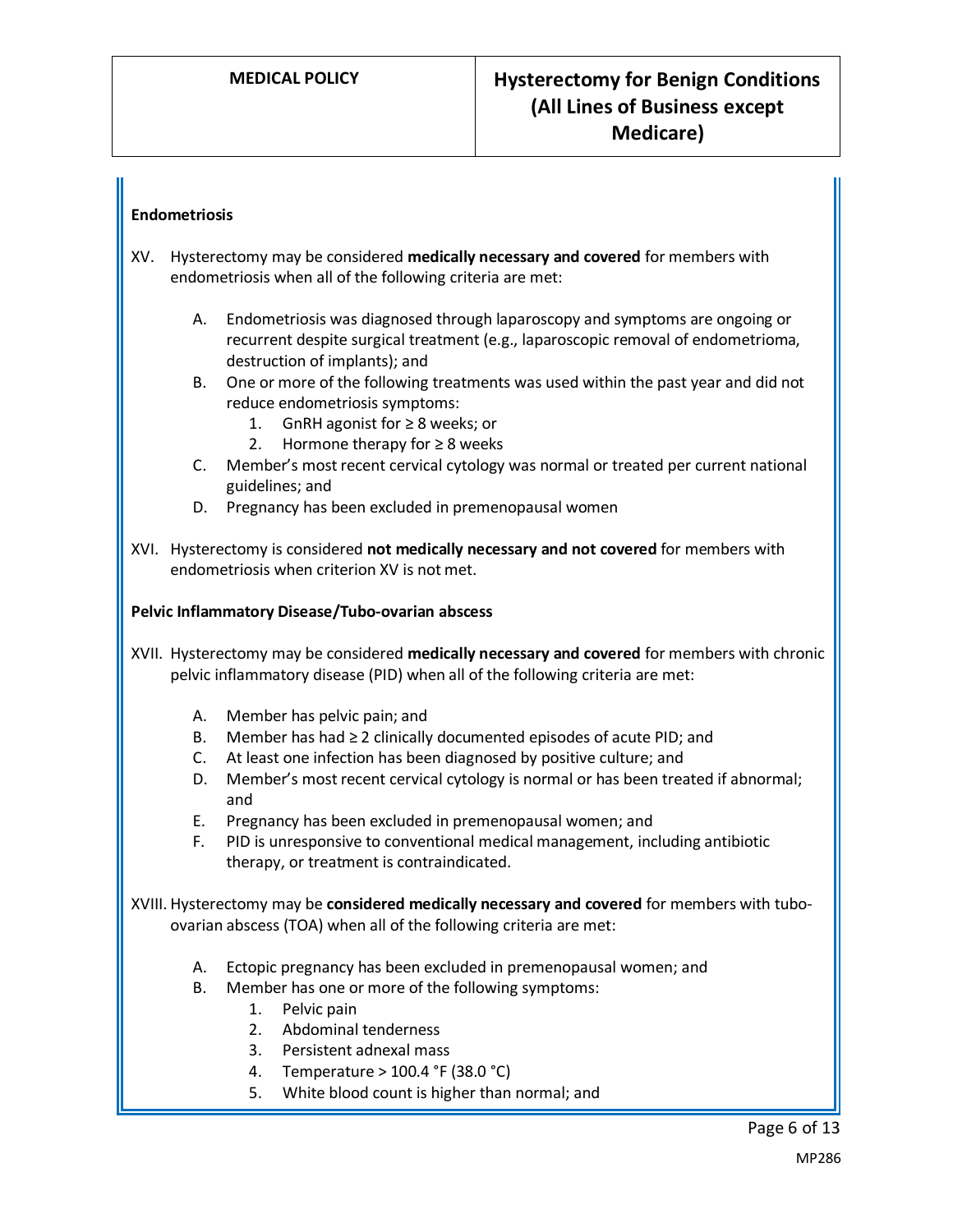- C. Member experiences worsening symptoms during IV antibiotic treatment
- XIX. Hysterectomy is considered **not medically necessary and not covered** for members with PID or TOA when criteria XVII or XVIII are not met.

### **Uterine Prolapse**

- XX. Hysterectomy may be **considered medically necessary and covered** for members uterine prolapse when all of the following criteria are met:
	- A. Member has Stage II (Grade 2), Stage III (Grade 3), or Stage IV (Grade 4) uterine prolapse; and
	- B. Member has one or more of the following symptoms:
		- 1. Pelvic pressure
		- 2. Pelvic pain
		- 3. Stress incontinence
		- 4. Ulceration with bleeding or spotting
		- 5. Vaginal splinting; and
	- C. Member's most recent cervical cytology is normal or has been treated if abnormal; and
	- D. Pregnancy has been excluded in premenopausal women
- XXI. Hysterectomy is considered **not medically necessary and not covered** for members with uterine prolapse when criterion XX is not met.

Link to Policy Summary

## **POLICY GUIDELINES**

### Definitions

<span id="page-6-0"></span>Anemia: Hemoglobin less than 10 g/dL or hemoglobin less than 11 g/dL if use of iron is documented.<sup>1</sup>

*Hormone therapy*: hormone therapy may include any of the following treatments: cyclic or continuous combined oral contraceptive or progestin only hormone therapy, dermal patch, vaginal ring, or intrauterine devices (IUDs). For those who cannot tolerate other therapies, danazol and GnRH agonists may be appropriate. $2^2$ 

### Cervical Cytology Treatment Protocol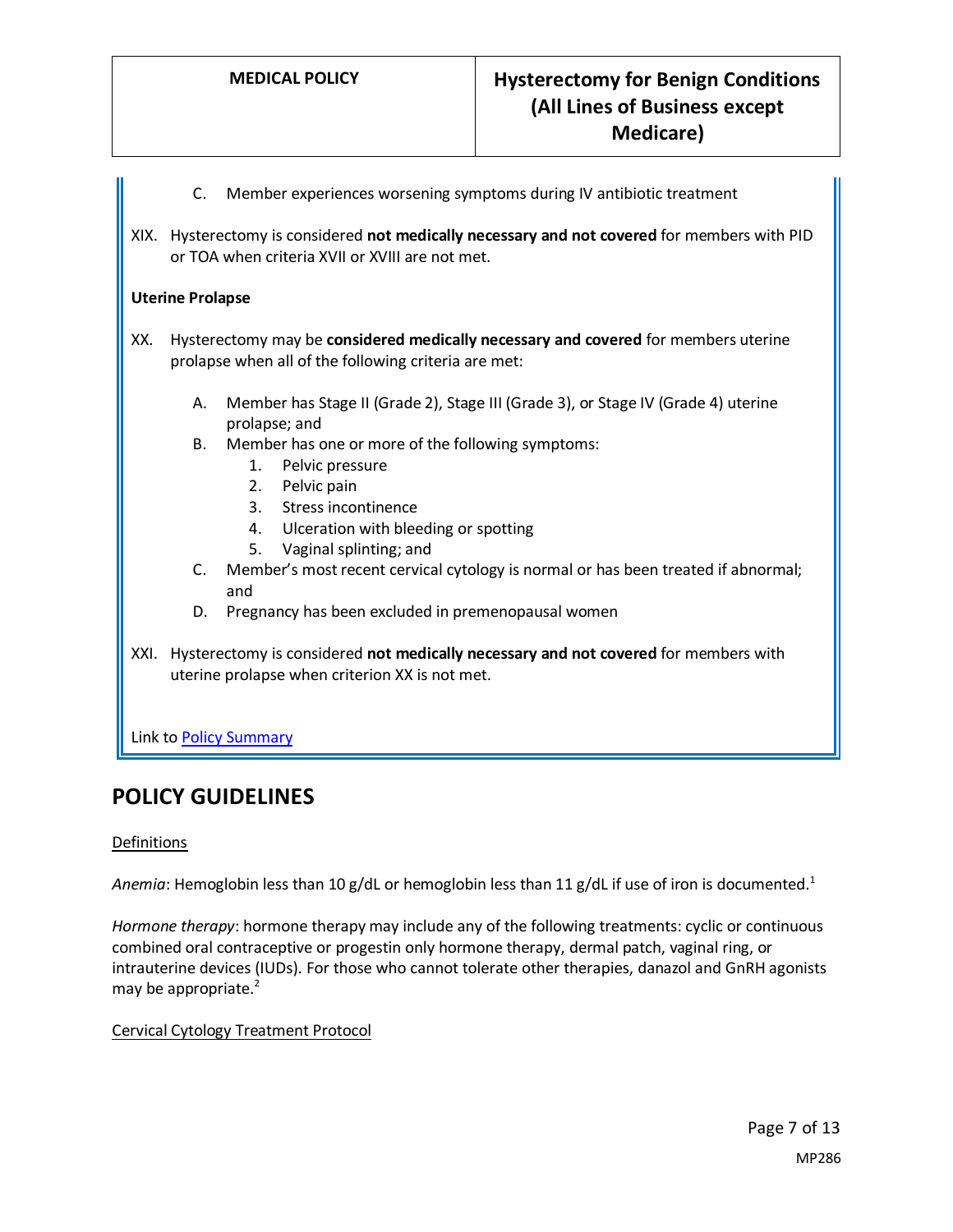In 2019, the ASCCP updated guidelines for Risk-Based Management for abnormal cervical cancer screening tests and cancer precursors. For current guidelines on the appropriate treatment for abnormal cervical cytology, see the ASCCP website: https://www.asccp.org/management-guidelines

# **BILLING GUIDELINES**

<span id="page-7-0"></span>Hysterectomy CPT codes will require Prior Authorization when billed with any of the following diagnosis codes for benign conditions:

| A18.17            | N70.02 | N73.5 | N83.7  | N94.19            |
|-------------------|--------|-------|--------|-------------------|
| A54.24            | N70.03 | N73.6 | N87.0  | N94.4             |
| A54.85            | N70.11 | N73.8 | N87.1  | N94.5             |
| A56.11            | N70.12 | N73.9 | N87.9  | N94.6             |
| A74.81            | N70.13 | N74   | N92.0  | N94.89            |
| D06.0             | N70.91 | N80.0 | N92.1  | N94.9             |
| D06.1             | N70.92 | N80.1 | N92.3  | N95.0             |
| D <sub>06.7</sub> | N70.93 | N80.2 | N92.4  | N99.4             |
| D <sub>06.9</sub> | N71.0  | N80.3 | N92.5  | R <sub>10.2</sub> |
| D <sub>21.9</sub> | N71.1  | N80.4 | N92.6  | R87.610           |
| D <sub>25.0</sub> | N71.9  | N80.5 | N93.0  | R87.611           |
| D <sub>25.1</sub> | N72    | N80.8 | N93.8  | R87.612           |
| D <sub>25.2</sub> | N73.0  | N80.9 | N93.9  | R87.613           |
| D25.9             | N73.1  | N81.2 | N94.0  | R87.619           |
| G89.29            | N73.2  | N81.3 | N94.10 | R87.810           |
| K66.0             | N73.3  | N81.4 | N94.11 |                   |
| N70.01            | N73.4  | N83.6 | N94.12 |                   |

# **CPT/HCPCS CODES**

| <b>All Lines of Business Except Medicare</b>                  |                                                                                                                                                                                                      |  |
|---------------------------------------------------------------|------------------------------------------------------------------------------------------------------------------------------------------------------------------------------------------------------|--|
| No Prior Authorization Required                               |                                                                                                                                                                                                      |  |
| Unless billed with diagnosis listed in the billing guidelines |                                                                                                                                                                                                      |  |
| 58150                                                         | Total abdominal hysterectomy (corpus and cervix), with or without removal of tube(s),<br>with or without removal of ovary(s)                                                                         |  |
| 58152                                                         | Total abdominal hysterectomy (corpus and cervix), with or without removal of tube(s),<br>with or without removal of ovary(s); with colpo-urethrocystopexy (eg, Marshall-<br>Marchetti-Krantz, Burch) |  |
| 58180                                                         | Supracervical abdominal hysterectomy (subtotal hysterectomy), with or without removal<br>of tube(s), with or without removal of ovary(s)                                                             |  |
| 58260                                                         | Vaginal hysterectomy, for uterus 250 g or less                                                                                                                                                       |  |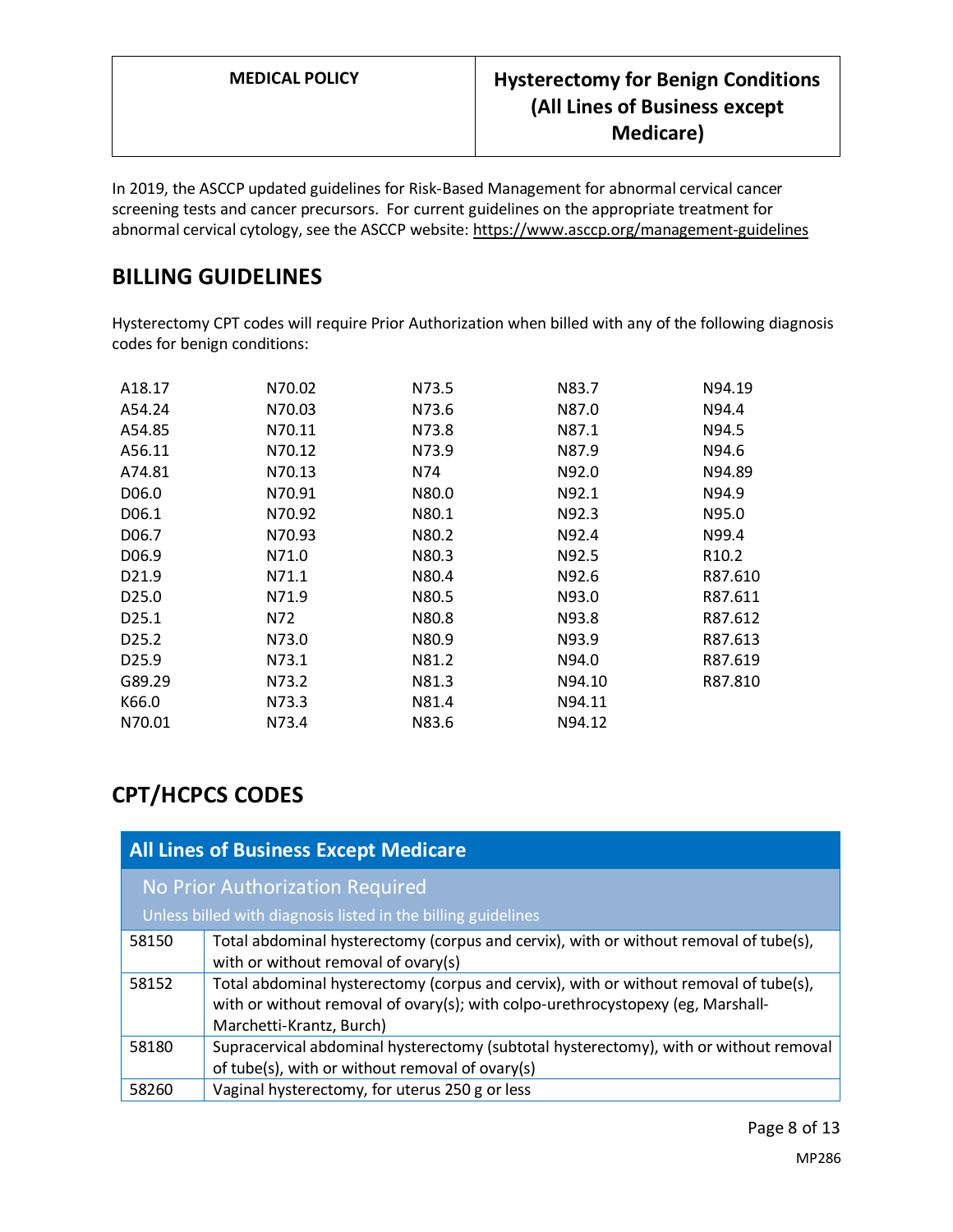# **MEDICAL POLICY Hysterectomy for Benign Conditions (All Lines of Business except Medicare)**

| 58262 | Vaginal hysterectomy, for uterus 250 g or less; with removal of tube(s), and/or ovary(s)                                                                          |
|-------|-------------------------------------------------------------------------------------------------------------------------------------------------------------------|
| 58263 | Vaginal hysterectomy, for uterus 250 g or less; with removal of tube(s), and/or ovary(s),<br>with repair of enterocele                                            |
| 58267 | Vaginal hysterectomy, for uterus 250 g or less; with colpo-urethrocystopexy (Marshall-<br>Marchetti-Krantz type, Pereyra type) with or without endoscopic control |
| 58270 | Vaginal hysterectomy, for uterus 250 g or less; with repair of enterocele                                                                                         |
| 58275 | Vaginal hysterectomy, with total or partial vaginectomy                                                                                                           |
| 58290 | Vaginal hysterectomy, for uterus greater than 250 g                                                                                                               |
| 58291 | Vaginal hysterectomy, for uterus greater than 250 g; with removal of tube(s) and/or<br>ovary(s)                                                                   |
| 58292 | Vaginal hysterectomy, for uterus greater than 250 g; with removal of tube(s) and/or<br>ovary(s), with repair of enterocele                                        |
| 58541 | Laparoscopy, surgical, supracervical hysterectomy, for uterus 250 g or less                                                                                       |
| 58542 | Laparoscopy, surgical, supracervical hysterectomy, for uterus 250 g or less; with removal<br>of tube(s) and/or ovary(s)                                           |
| 58543 | Laparoscopy, surgical, supracervical hysterectomy, for uterus greater than 250 g                                                                                  |
| 58544 | Laparoscopy, surgical, supracervical hysterectomy, for uterus greater than 250 g; with<br>removal of tube(s) and/or ovary(s)                                      |
| 58550 | Laparoscopy, surgical, with vaginal hysterectomy, for uterus 250 g or less                                                                                        |
| 58552 | Laparoscopy, surgical, with vaginal hysterectomy, for uterus 250 g or less; with removal<br>of tube(s) and/or ovary(s)                                            |
| 58553 | Laparoscopy, surgical, with vaginal hysterectomy, for uterus greater than 250 g                                                                                   |
| 58554 | Laparoscopy, surgical, with vaginal hysterectomy, for uterus greater than 250 g; with<br>removal of tube(s) and/or ovary(s)                                       |
| 58570 | Laparoscopy, surgical, with total hysterectomy, for uterus 250 g or less                                                                                          |
| 58571 | Laparoscopy, surgical, with total hysterectomy, for uterus 250 g or less; with removal of<br>tube(s) and/or ovary(s)                                              |
| 58572 | Laparoscopy, surgical, with total hysterectomy, for uterus greater than 250 g                                                                                     |
| 58573 | Laparoscopy, surgical, with total hysterectomy, for uterus greater than 250 g; with                                                                               |
|       | removal of tube(s) and/or ovary(s)                                                                                                                                |
|       |                                                                                                                                                                   |

# **DESCRIPTION**

### Abnormal Uterine Bleeding

Abnormal uterine bleeding refers to abnormal quantity, duration, or schedule of uterine bleeding.<sup>3</sup> It can be caused by structural uterine conditions such as fibroids, polyps, adenomyosis, or neoplasia, or nonuterine causes such as ovulatory dysfunction or medication side effects. Abnormal uterine bleeding is a common gynecologic problem and may cause anemia and decrease quality of life. Initial treatment is commonly pharmacologic, aiming to control bleeding and treat anemia.

### Adenomyosis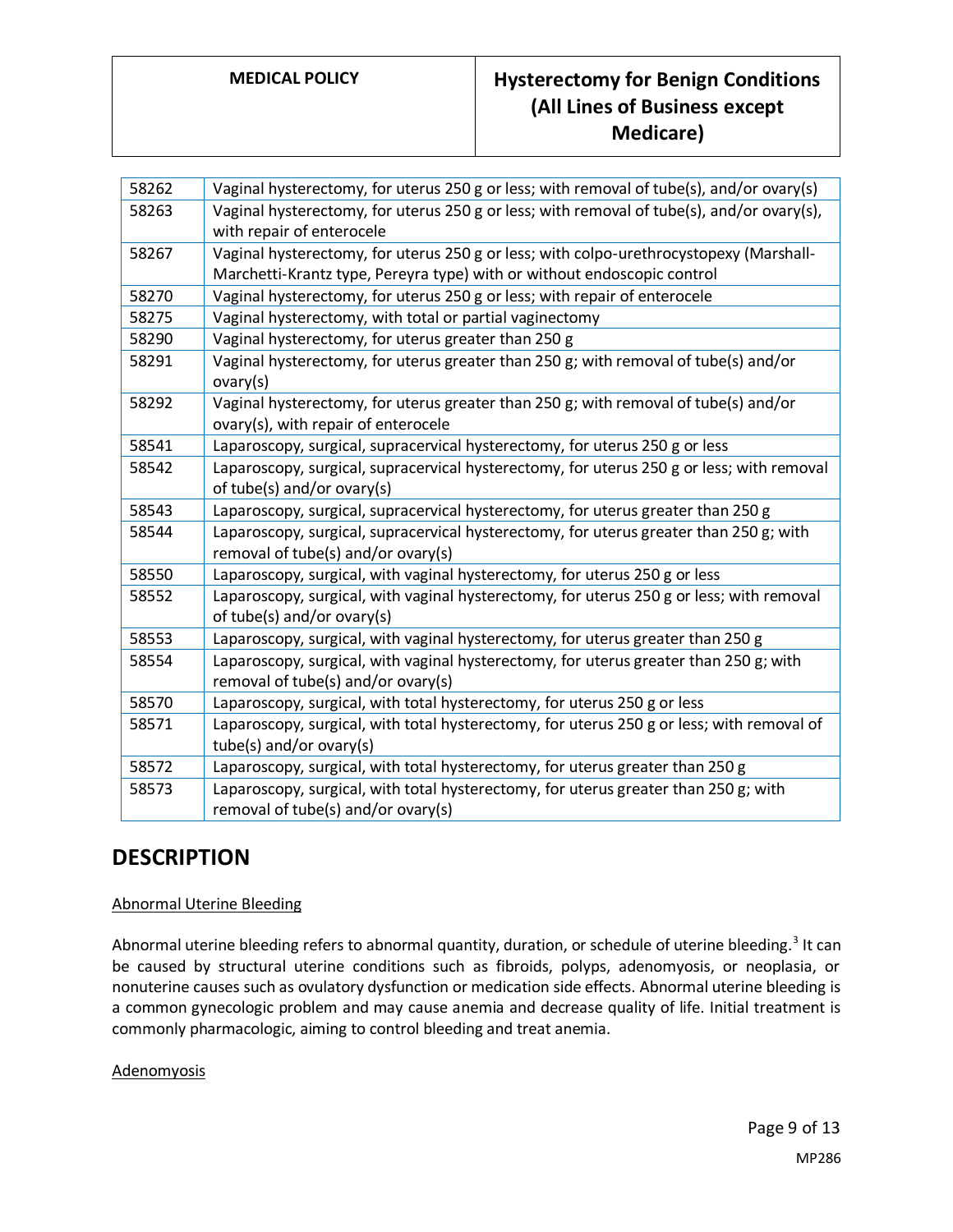Adenomyosis is a disorder in which endometrial tissue grows into the muscular wall of the uterus, resulting in enlargement of the uterus.<sup>4</sup> Symptoms of adenomyosis include uterine enlargement, abnormal uterine bleeding and painful menses. It is estimated that adenomyosis is present in 20 to 35% of women. Standard treatment includes hysterectomy, hormonal medications and uterine artery embolization.

### Chronic Pelvic Pain

Chronic pelvic pain (CPP) is pain in the pelvic area that lasts for 6 months or longer, generally defined as a non-cyclic pain unrelated to pregnancy, although there is no consensus on an exact definition. CPP has been reported to affect around 25% of reproductive-age women and can be the result of identifiable pathology such as endometriosis, or can persist without a cause. Treatment depends on underlying cause, and involve both surgical and non-surgical treatments.

### Cervical Intraepithelial Neoplasia (CIN)

Cervical intraepithelial dysplasia (CIN) is a premalignant condition in which abnormal cells are found on the uterine cervix.<sup>5</sup> Human papillomavirus (HPV) is the major etiological cause of CIN and cervical cancer. There are 3 stages of CIN, increasing with severity, CIN 1, CIN 2, and CIN 3. Treatment depends on stage, age of patient, and a number of other factors, and ranges from a watch and wait strategy to more invasive procedures such as LEEP.

### Endometrial Hyperplasia

Endometrial hyperplasia is a thickening of the endometrium, and is classified by the 2014 World health Organization system as 1) hyperplasia without atypia, referring to thickening without atypical nuclear features in the glands; and 2) endometrial intraepithelial neoplasia (EIN), or hyperplasia with atypia, referring to thickening of the endometrial wall with abnormal cells.<sup>6</sup> Endometrial hyperplasia is most common in perimenopausal or early postmenopausal patients. Treatments include progestin therapy and hysterectomy.

### Endometriosis

Endometriosis is an inflammatory disease in which endometrial tissue grows outside of the uterus. Endometrial growth can appear in the pelvis, bowel, diaphragm, and pleural cavity.<sup>7</sup> Endometriosis can cause dysmenorrhea, dyspareunia, chronic pain, and infertility. Treatments are individualized based on presentation, symptom severity, reproductive desires, patient age, medication side effects, surgical complication rates, and cost. They may include NSAIDS, hormonal contraceptives, surgical resection, and nerve transection procedures.

### Pelvic Inflammatory Disease

Pelvic inflammatory disease (PID) is an infection of the upper genital tract structures in women, and may involve any or all of the uterus, fallopian tubes, and ovaries.<sup>8</sup> PID is often caused by certain sexually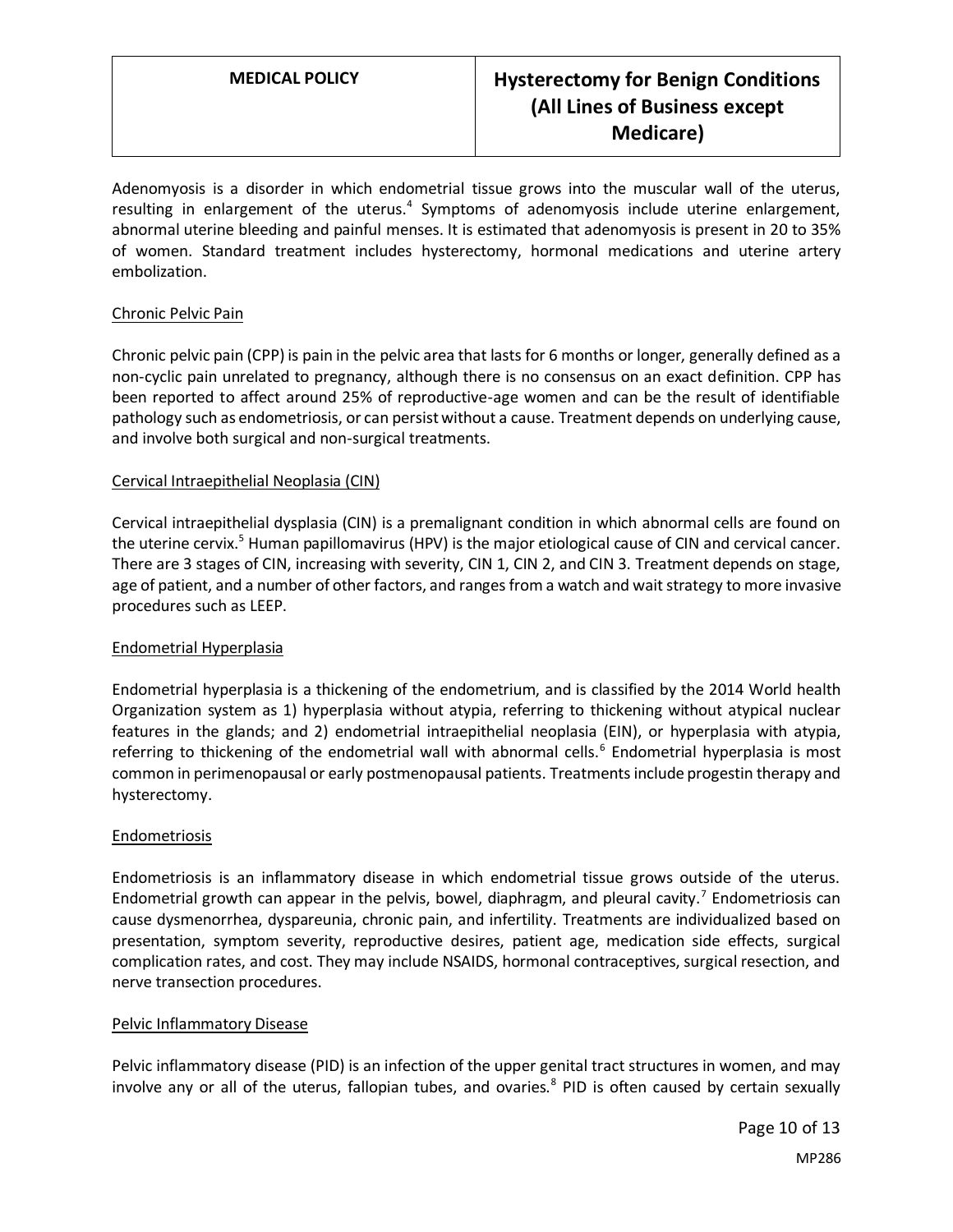transmitted diseases such as chlamydia and gonorrhea. Symptoms include pain in lower abdomen, fever, unusual discharge, burning sensation when urinating, and bleeding between periods. Treatment includes antibiotics and treating the underlying cause of the infection.

### Uterine Prolapse

Uterine prolapse occurs when muscles and tissue in the pelvis stretch and weaken, causing the uterus to drop down into the vagina.<sup>9</sup> Uterine prolapse most often affects postmenopausal women who have had one or more vaginal deliveries. Symptoms include urine leakage, fullness in the pelvis, bulging in the vagina, low back pain, and constipation. Treatments include pessary, lifestyle changes, or surgery.

### Hysterectomy

Hysterectomy is a surgical procedure to remove the uterus.

# **CLINICAL PRACTICE GUIDELINES**

### Oregon Health Authority- Health Evidence Review Commission (HERC)

In 2021, HERC published a prioritized list of health services and hysterectomy criteria for the following conditions: Endometriosis, adenomyosis, uterine leiomyomata, abnormal bleeding in premenopausal women, chronic pelvic pain, and dysmenorrhea. $<sup>1</sup>$ </sup>

### InterQual

Criteria for this policy were based on the following InterQual guidelines, published in April 2021:

- Hysterectomy for abnormal uterine bleeding for premenopausal and postmenopausal women.
- Hysterectomy for chronic abdominal or pelvic pain
- Hysterectomy for cervical intra-epithelial neoplasia (CIN) 2, CIN 2/3, or CIN 3
- Hysterectomy for endometrial hyperplasia
- Hysterectomy for endometriosis
- Hysterectomy for pelvic inflammatory disease
- Hysterectomy for uterine prolapse

## **INSTRUCTIONS FOR USE**

Company Medical Policies serve as guidance for the administration of plan benefits. Medical policies do not constitute medical advice nor a guarantee of coverage. Company Medical Policies are reviewed annually and are based upon published, peer-reviewed scientific evidence and evidence-based clinical practice guidelines that are available as of the last policy update. The Companies reserve the right to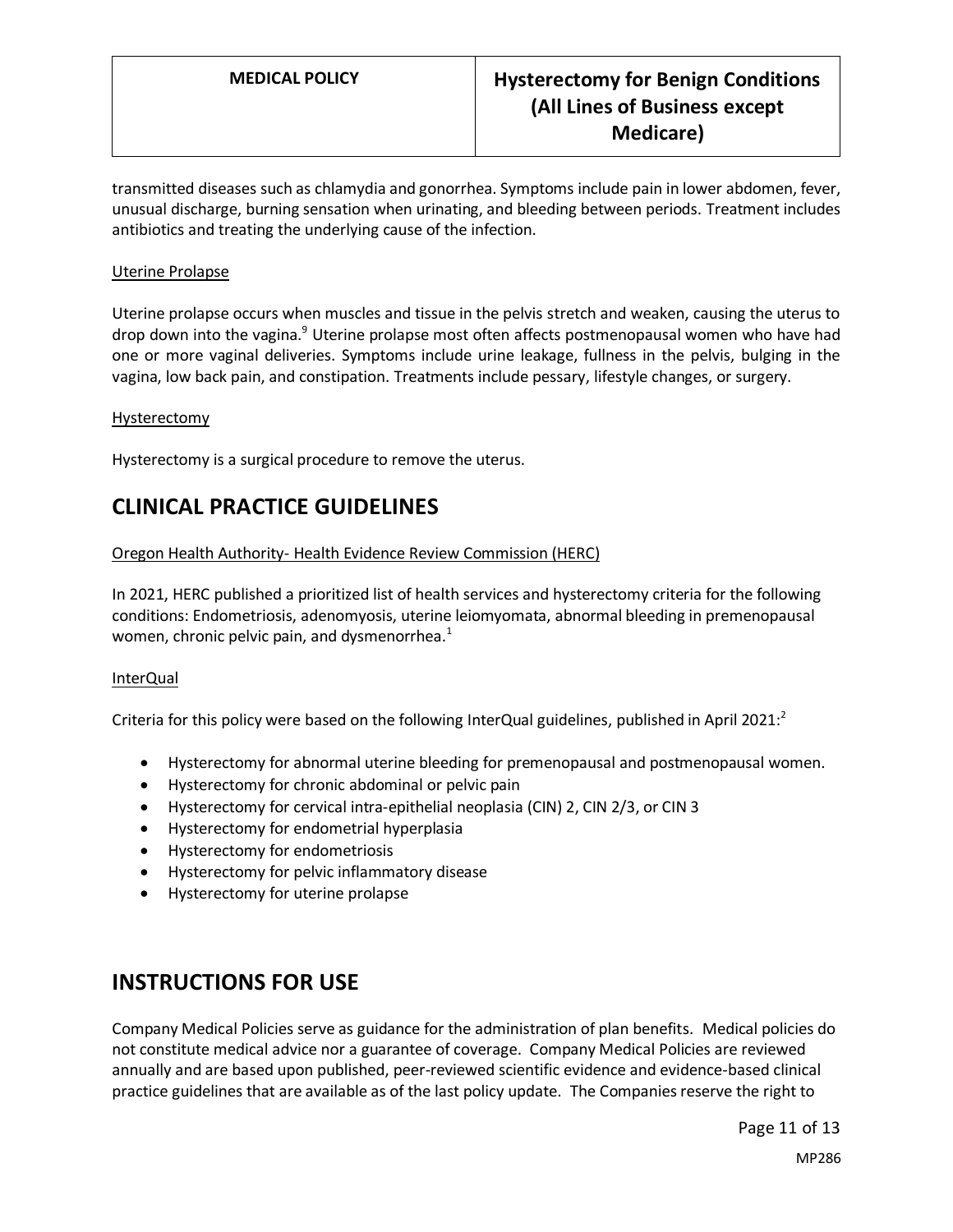determine the application of Medical Policies and make revisions to Medical Policies at any time. Providers will be given at least 60-days' notice of policy changes that are restrictive in nature.

The scope and availability of all plan benefits are determined in accordance with the applicable coverage agreement. Any conflict or variance between the terms of the coverage agreement and Company Medical Policy will be resolved in favor of the coverage agreement.

# **REGULATORY STATUS**

### Mental Health Parity Statement

Coverage decisions are made on the basis of individualized determinations of medical necessity and the experimental or investigational character of the treatment in the individual case. In cases where medical necessity is not established by policy for specific treatment modalities, evidence not previously considered regarding the efficacy of the modality that is presented shall be given consideration to determine if the policy represents current standards of care.

### **REFERENCES**

- 1. Oregon Health Authority. Health Evidence Review Commission. Prioritized list of health services. Published 2/1/2021[. https://www.oregon.gov/oha/HPA/DSI-HERC/Pages/Prioritized-List.aspx.](https://www.oregon.gov/oha/HPA/DSI-HERC/Pages/Prioritized-List.aspx) Accessed 8/20/2021.
- 2. InterQual. Apr 2021 Release CP: Procedures. Hysterectomy. Published April 2021. Accessed 8/17/2021.
- 3. Kaunitz AM BR, Chakrabarti A,. Abnormal uterine bleeding. Management in premenopausal patients. Published June 10, 2021. [https://www.uptodate.com/contents/abnormal-uterine](https://www.uptodate.com/contents/abnormal-uterine-bleeding-management-in-premenopausal-patients?sectionName=INITIAL%20APPROACH:%20MEDICAL%20THERAPY&topicRef=3263&anchor=H3267365790&source=see_link#H37)[bleeding-management-in-premenopausal](https://www.uptodate.com/contents/abnormal-uterine-bleeding-management-in-premenopausal-patients?sectionName=INITIAL%20APPROACH:%20MEDICAL%20THERAPY&topicRef=3263&anchor=H3267365790&source=see_link#H37)[patients?sectionName=INITIAL%20APPROACH:%20MEDICAL%20THERAPY&topicRef=3263&anch](https://www.uptodate.com/contents/abnormal-uterine-bleeding-management-in-premenopausal-patients?sectionName=INITIAL%20APPROACH:%20MEDICAL%20THERAPY&topicRef=3263&anchor=H3267365790&source=see_link#H37) [or=H3267365790&source=see\\_link#H37](https://www.uptodate.com/contents/abnormal-uterine-bleeding-management-in-premenopausal-patients?sectionName=INITIAL%20APPROACH:%20MEDICAL%20THERAPY&topicRef=3263&anchor=H3267365790&source=see_link#H37)
- 4. Stewart EA BR, Levine D, Chakrabarti A,. Uterine adenomyosis. Published Feb 1 2021. *UpToDate.* <https://www.uptodate.com/contents/uterine-adenomyosis#H2>
- 5. Wright JD GB, Chakrabarti A, . Cervical intraepithelial neoplasia: Management. Published June 29, 2021. *UpToDate.* [https://www.uptodate.com/contents/cervical-intraepithelial-neoplasia](https://www.uptodate.com/contents/cervical-intraepithelial-neoplasia-management?topicRef=3216&source=see_link#H871730590)[management?topicRef=3216&source=see\\_link#H871730590](https://www.uptodate.com/contents/cervical-intraepithelial-neoplasia-management?topicRef=3216&source=see_link#H871730590)
- 6. Urban RR RS, Goff B, Chakrabarti A,. Endometrial hyperplasia: Management and prognosis. Published June 18, 2021. *UpToDate.* [https://www.uptodate.com/contents/endometrial](https://www.uptodate.com/contents/endometrial-hyperplasia-management-and-prognosis?topicRef=3217&source=see_link)[hyperplasia-management-and-prognosis?topicRef=3217&source=see\\_link](https://www.uptodate.com/contents/endometrial-hyperplasia-management-and-prognosis?topicRef=3217&source=see_link)
- 7. Schenken RS BR, Eckler K,. Endometriosis: Treatment of pelvic pain. Updated 7/7/2021. UpToDate[. https://www.uptodate.com/contents/endometriosis-treatment-of-pelvic](https://www.uptodate.com/contents/endometriosis-treatment-of-pelvic-pain?topicRef=7384&source=see_link#H3861534139)[pain?topicRef=7384&source=see\\_link#H3861534139.](https://www.uptodate.com/contents/endometriosis-treatment-of-pelvic-pain?topicRef=7384&source=see_link#H3861534139) Accessed 8/30/2021.
- 8. Wiesenfeld HC MJ, Bloom A, . Pelvic inflammatory disease: Treatment in adults and adolescents. Updated 2/10/2021. UpToDate[. https://www.uptodate.com/contents/pelvic-inflammatory](https://www.uptodate.com/contents/pelvic-inflammatory-disease-treatment-in-adults-and-adolescents#H2712604115)[disease-treatment-in-adults-and-adolescents#H2712604115.](https://www.uptodate.com/contents/pelvic-inflammatory-disease-treatment-in-adults-and-adolescents#H2712604115) Accessed 8/30/2021.